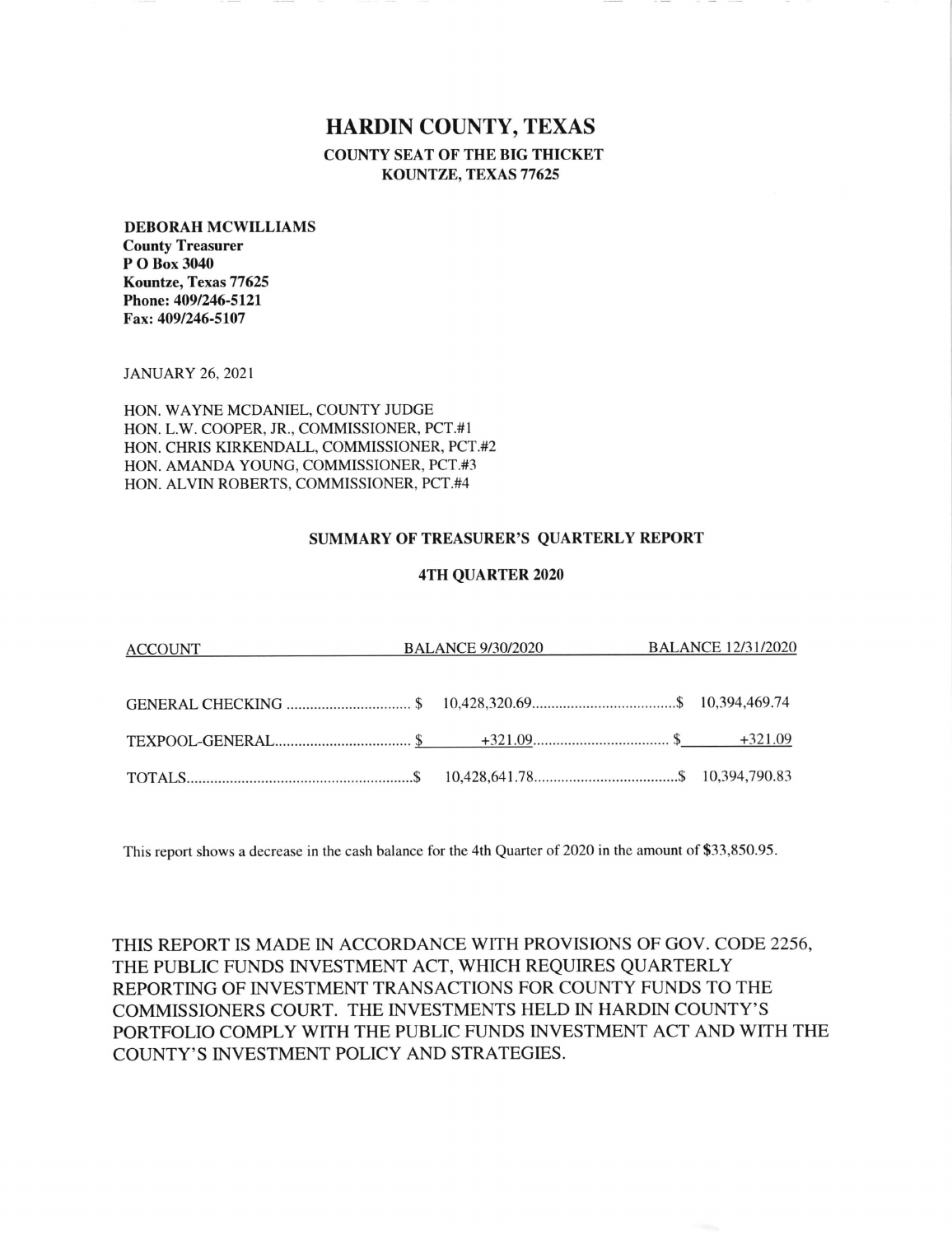| CHECK ACCOUNT |
|---------------|
|               |

| CHECK ACCOUNT                                                                                                                                                                                                                                                                                                                                                                                                                                                                                                                                                                                                                                                                                                                                                                                          | <b>CHECK</b>                                                                                                                                                                                                            |
|--------------------------------------------------------------------------------------------------------------------------------------------------------------------------------------------------------------------------------------------------------------------------------------------------------------------------------------------------------------------------------------------------------------------------------------------------------------------------------------------------------------------------------------------------------------------------------------------------------------------------------------------------------------------------------------------------------------------------------------------------------------------------------------------------------|-------------------------------------------------------------------------------------------------------------------------------------------------------------------------------------------------------------------------|
| ACCOUNT BALANCE - GENERAL<br><b>ACCOUNT</b><br>BALANCE<br>LEPC<br>$\overline{\phantom{a}}$<br>ACCOUNT BALANCE -<br>DA SEIZURE<br><b>ACCOUNT</b><br><b>BALANCE</b><br>SER OBG<br>$\equiv$<br>ACCOUNT BALANCE - CA FORF<br>ACCOUNT BALANCE<br>DA FORF CL<br>$\tilde{\phantom{a}}$<br>ACCOUNT BALANCE - SHER FORF<br>ACCOUNT BALANCE<br>OPERATING<br>$\overline{\phantom{0}}$<br><b>ACCOUNT</b><br><b>BALANCE</b><br>JP<br>$\overline{\phantom{0}}$<br>ACCOUNT BALANCE - SHER F EQU<br>ACCOUNT BALANCE -<br><b>JAIL COMM</b><br>ACCOUNT BALANCE - ST LEOSE<br>ACCOUNT BALANCE<br>- VOCA-JUROR<br>ACCOUNT BALANCE -<br>HURR IKE<br>ACCOUNT BALANCE<br>FMA 2017<br>$\overline{\phantom{a}}$<br>ACCOUNT BALANCE -<br>HMGP4332A<br>ACCOUNT<br><b>BALANCE</b><br><b>ADULT PROB</b><br>$\overline{\phantom{0}}$ | 8,810,060.87<br>3,979.61<br>132, 328.57<br>21,209.00<br>1,760.33<br>9,532.31<br>9,934.04<br>575.12<br>26,434.54<br>20,735.60<br>70,838.46<br>40,290.56<br>137, 912.42<br>1.00<br>232,683.76<br>211,866.30<br>590,491.82 |
| TOTAL                                                                                                                                                                                                                                                                                                                                                                                                                                                                                                                                                                                                                                                                                                                                                                                                  | 10,320,634.31                                                                                                                                                                                                           |
| TDOA ACCOUNT                                                                                                                                                                                                                                                                                                                                                                                                                                                                                                                                                                                                                                                                                                                                                                                           | <b>TDOA</b>                                                                                                                                                                                                             |
| ACCOUNT BALANCE -<br><b>TEXPOOL</b>                                                                                                                                                                                                                                                                                                                                                                                                                                                                                                                                                                                                                                                                                                                                                                    | 321.09                                                                                                                                                                                                                  |
| TOTAL                                                                                                                                                                                                                                                                                                                                                                                                                                                                                                                                                                                                                                                                                                                                                                                                  | 321.09                                                                                                                                                                                                                  |

#### CHECK ACCOUNT

ACCOUNT BALANCE - GENERAL<br>ACCOUNT BALANCE - LEPC<br>ACCOUNT BALANCE - DA SEIZURE 9, 116, 948.65<br>3, 979.61<br>132, 328.57 ACCOUNT BALANCE - DA SEIZURE<br>ACCOUNT BALANCE - SER OBG<br>ACCOUNT BALANCE - CA FORF CL<br>ACCOUNT BALANCE - DA FORF CL<br>ACCOUNT BALANCE - SHER FORF<br>ACCOUNT BALANCE - SHER FORF<br>ACCOUNT BALANCE - SHER F EQU<br>ACCOUNT BALANCE - SHER F  $132, 328.57$ <br>  $28, 766.60$ <br>  $1, 760.33$ <br>  $9, 532.31$ <br>  $9, 934.04$ <br>  $15, 429.81$ <br>  $52, 635.31$ <br>  $20, 735.60$ <br>  $70, 683.73$ <br>  $40.310.23$ 40,310.23 138,230.55  $1.00$   $223,160.76$   $191,701.30$   $554,586.68$ ACCOUNT BALANCE - HMGP4332A<br>ACCOUNT BALANCE - ADULT PROB TOTAL 10,610,725.08 TDOA ACCOUNT **TDOA** ACCOUNT BALANCE - TEXPOOL

**TOTAL** 

DATE 01/13/2021. TIME 14.42. COMBINED STATEMENT OF CASH POSITION FOR NOVEMBER

**CHECK** 

321.09

321.09

CEL Service of the point in the case GEL